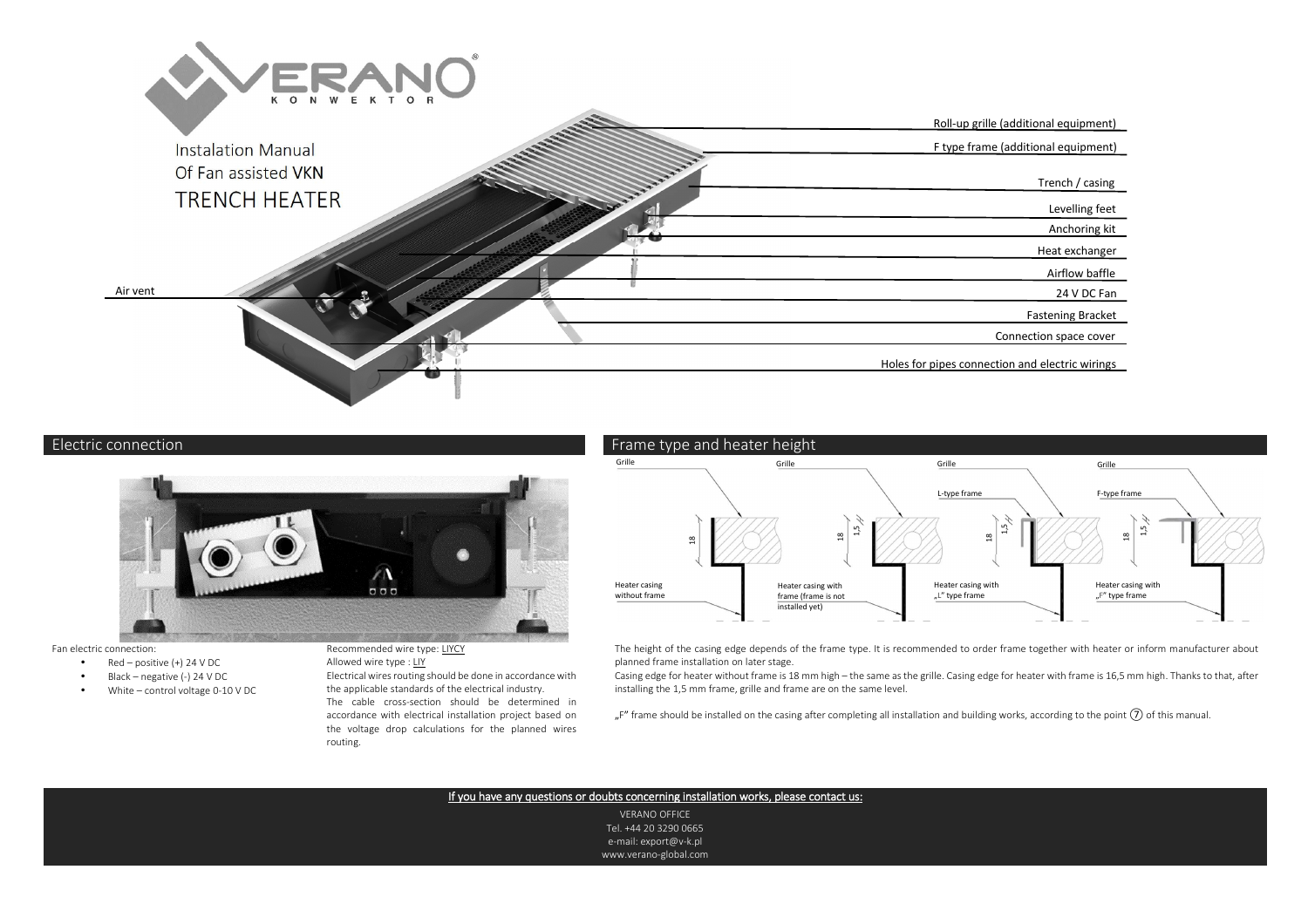

The example of VKN fan assisted heater assembly



1. Prepare a duct for the heater<br>Before starting the assembly works take out and secure the heating kit (fan, airflow baffle and heat exchanger). After that, install assembly struts on the casing.

Prepare a duct 100 mm wider and longer than heater casing. For easy installation the depth of the trench should be planned in the way that the top of the grille is on the same level as floor finish level (take into account insulation in the bottom of the trench).

Put the heater casing in the centre of the duct. Point the places for fixing anchors holes on the concrete. Put out the heater casing of the trench.

## NOTE!

Fans contaminated by dirt and dust while building or renovation works might cause damage of fans or louder fan work. Damage caused by fan contaminations are not covered by the warranty.



#### 2.

2. Heater fixing and thermal insulation<br>Prepare an appropriate holes for anchoring screws in concrete slab. Drill the holes on marked points and hammer the raw plugs into them.

Place the thermal insulation on the concrete slab below trench casing. Remember to do the holes for fixing anchors and levelling feet in insulation. The recommended thermal insulation is Polystyrene.

The thermal insulation layer under the casing should be done of materials of relative deformation factor not less than 70 kPa while compressive strength is at 10%.

The minimum insulation thickness should be not less than:

- •20 mm for heaters installed in an upper levels (above the floor with central heating system),
- •140 mm for heaters installed on the ground floor (Polystyrene declared properties  $\lambda = 0.004$  W/m\*K, Umin = 0.30 W/m<sup>2</sup>K).



#### 3.

**3.** Install the heater casing in the duct<br>Strike the holes for connection pipes and for electric wires. You should strike 3 holes in one side of the casing (longer or shorter side).

Put the casing with levelling feet in the duct. Levelling feet should be placed on the concrete slab. Do not install levelling feet on thermal insulation. Use the screwdriver to level the unit by levelling feet.

Screw the heater casing using fixing anchors kits. Screw the M8 nut on the fixing anchor until resistance is felt.

Fill the rest of the free areas between the heater casing and thermal insulation with low expandable foam.

Leaving free space between the casing and thermal insulation can lead to increased volume of device.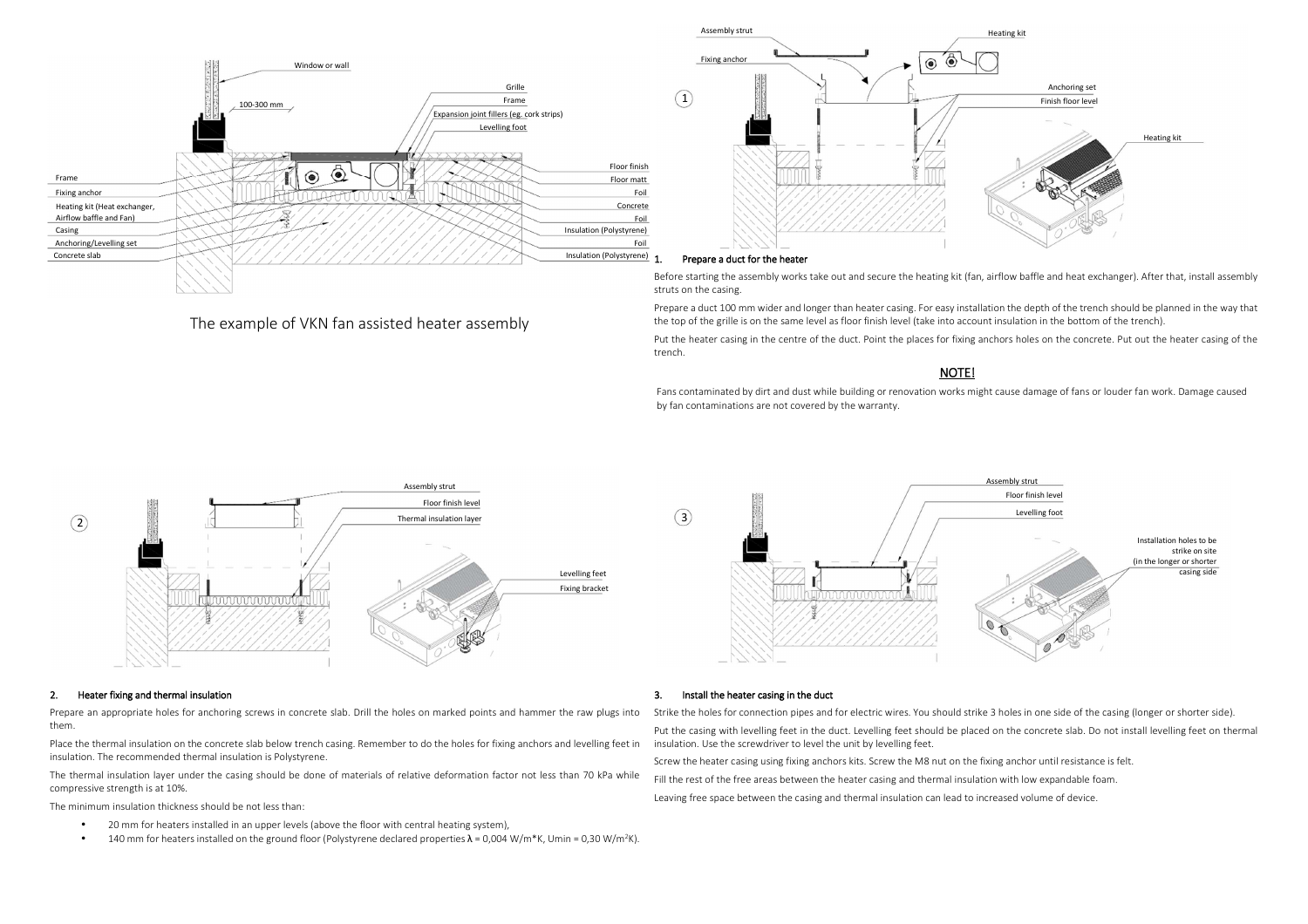

#### 4.

4. Do the hydronic and electric connections, pour the concrete around the casing install all pipes and electric wires. Secure the connections and all the holes in the casing by using low expandable thermal foam insulation. Make sure that the casing is properly settled in the trench and all connections are done. Make sure that assembly struts are installed on the top edge. One pouring the concentrate put assembly fibreboard cover on the casing to avoid contamination inside the casing. Pour the concrete around the casing. The minimum height of concrete should be at least 50 mm. ouring the concentrate put assembly fibreboard cover on the casing to avoid contamination inside the casing. **In fan assisted trench heater type VKN the heat exchanger should be on the glass façade / wall side.**<br>Tray of fa

installation. To be used depending on local or special guidelines (the requirement to use PELV circuits for example). According to the current regulations, low voltage devices (fan assisted trench heaters VKN) should not be connected

to the grounding of other installations.



#### 6.

**6.** Do the hydronic and electric connections to the heating kit Instants and the pipes to the valves and thermal actuators (if required) on the pipes of heat exchanger. Connect the pipes to the valves. Supply pipe is to b connected to the heat exchanger pipe with air vent (on the room side). Connect electric wires to the fan. Use the electric scheme to do the wiring for the thermal actuator and the controls.

#### Carry in the tightness test for hydronic connections.

After completing installation works, cover the heater with the assembly fibreboard cover to avoid contamination of fan and heat exchanger with dust of the rest of building works. Damage caused by the heating kit contamination is not under warranty.



### 5.

**5.** Install the heating kit<br>When the concrete gets dry, remove the assembly fibreboard cover and struts. After that, clean the inside of the casing and install the heating kit.



#### 7. Install the grille and frame

# After finishing the rest of building works remove the assembly fibreboard cover. Then install the frame and the grille on the casing edge. Space between finish floor and casing / frame fill by expansion joint fillers eg. cork strips.<br>The trench heaters used in heating season should not be covered by carpets, furniture or curtains. Grilles can resist pressure

 abrasion of low intensity pedestrian traffic. It is recommended to avoid high pressure on the grille bars caused by furnish and any other heavy elements.

Periodic heater cleaning is recommended due to the influence of dust and dirt on the heat output efficiency of heater.

### Note!

Grilles, frames, thermostatic and lockshield valves, thermal actuators, rail power supplies and protective fibreboard are additional equipment accessories.